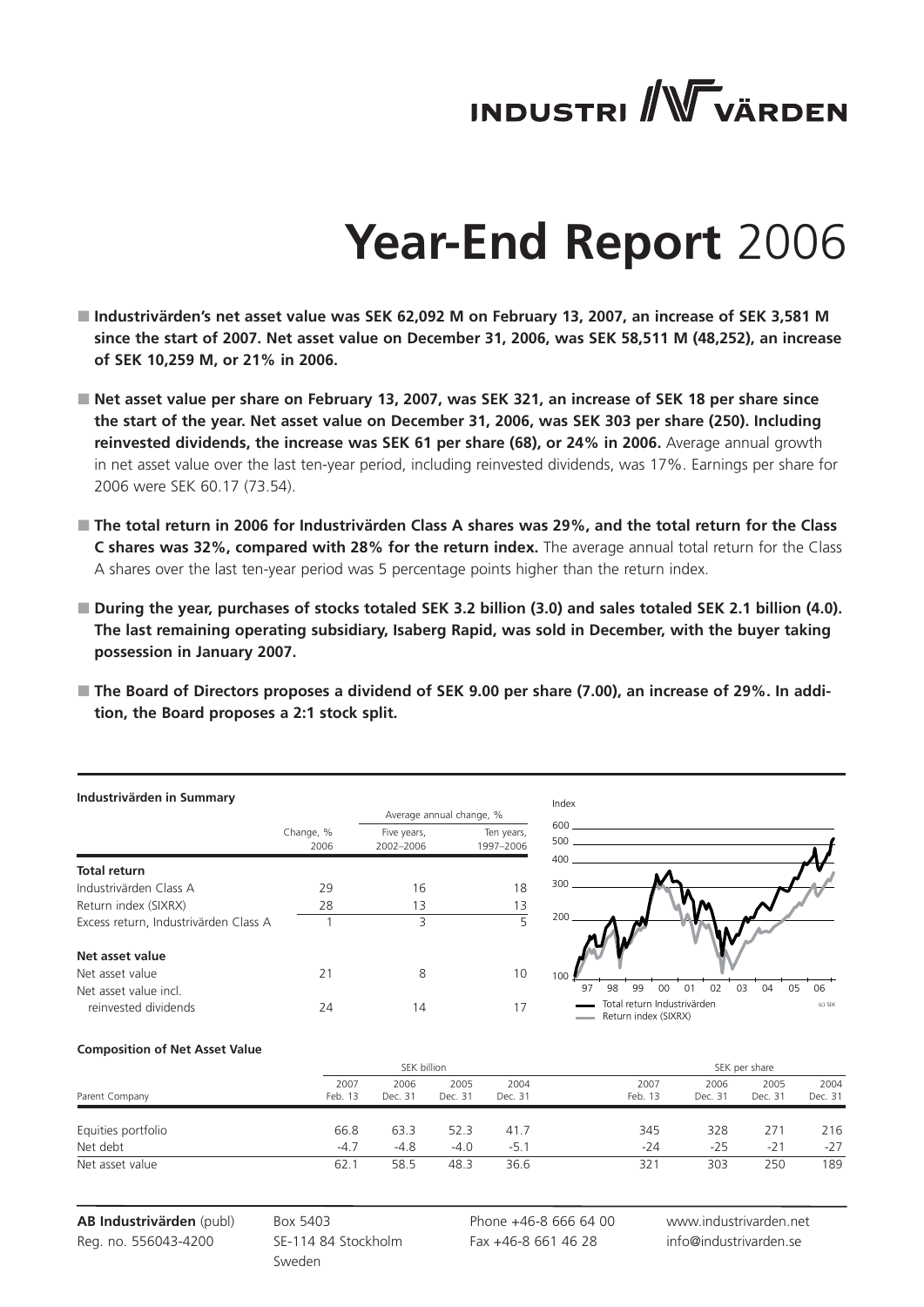Industrivärden is one of the Nordic region's leading holding companies, taking an active ownership role in a concentrated selection of listed Nordic companies with good development potential. Industrivärden's mission is to create shareholder value based on a professional investment operation and active ownership. The goal is to generate high growth in net asset value over time. Based on this, the aim is to deliver a total return to Industrivärden's shareholders that is higher, over time, than the average for the Stockholm Stock Exchange. For more information, visit our website: www.industrivarden.net.

#### **CEO's Message**

2006 was yet another strong year for the world economy. Europe's economy is now gaining momentum, while the rapid growth in China and India is expected to continue. Following the Fed's increases in the short-term borrowing rate, the U.S. economy appears to be headed toward a phase of slower growth. Both short-term and long-term interest rates have begun to rise, which is natural in this phase of the economic cycle. In summary, there is reason to be optimistic about economic development in 2007.

The trend in 2006 was positive for Industrivärden, despite sharp price fluctuations in the stock market along the way. During the year, our net asset value rose by SEK 10 billion, to SEK 58 billion, which is an increase of 24% assuming reinvestment of dividends. The total return for the Class A and C shares was 29% and 32%, respectively, compared with 28% for the total return index. We thereby once again achieved our goal of generating a better return than the index. What's important, however, is that we have succeeded in achieving a very competitive return over time.

On the whole, our portfolio companies experienced good growth in value, which is a clear reflection of their fine earnings and profitability levels. Our strong performance rests on a foundation of a diversified portfolio of holdings in companies with leading positions in their respective niches. The portfolio companies that made the greatest contribution to the favorable growth in Industrivärden's net asset value were Sandvik, which gained 34%, SSAB, which rose 69%, and SCA, which gained 23% for the year. Due to favorable earnings performance and subsequently good cash flow, several of our portfolio companies today have a larger capital base than what is deemed necessary in relation to their mid-term needs. For this reason, the boards of several of our portfolio companies have, among other things, proposed share redemption and repurchase programs as a means of adapting the companies' capital structures.

In December we announced the sale of our last remaining operating subsidiary, Isaberg Rapid. The sale entails that we are now fully dedicated to our strategy of investing in listed Nordic companies. Industrivärden's organization, experience and culture are well-adapted for this strategy.

Our short-term trading continued to do well despite the major swings in the stock market in 2006. Earnings for the year from this activity totaled SEK 173 M, an increase of SEK 51 M compared with 2005. Since starting our short-term trading three and a half years ago, we have earned about a half-billion kronor.

For 2006 the Board of Directors has proposed raising the dividend by 29%, to SEK 9.00 per share. The Board has also proposed a 2:1 stock split, whereby each share would be converted to two new shares of the same class. This measure aims to facilitate trading in round lots for our shareholders with small holdings.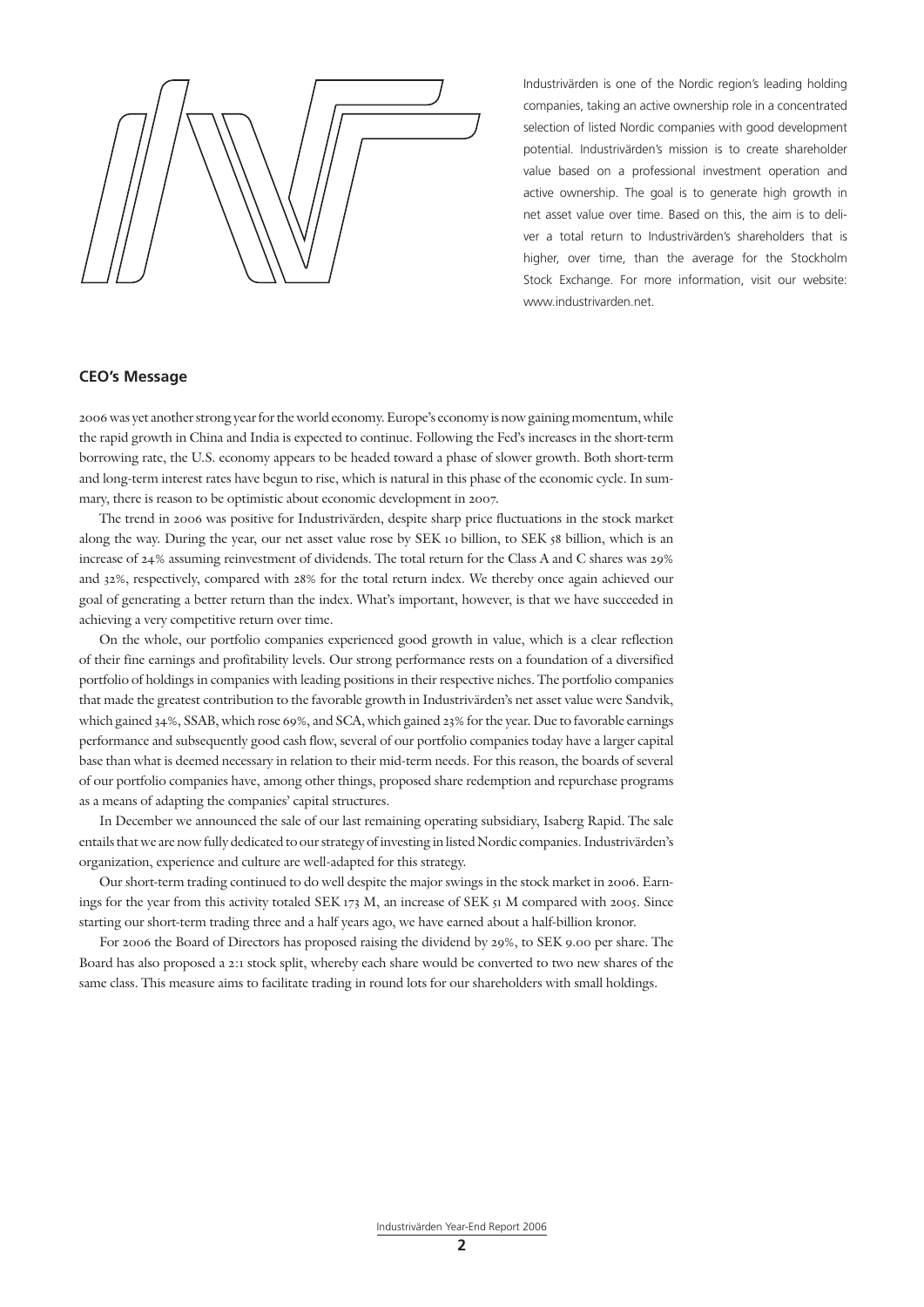#### **NET ASSET VALUE**

Net asset value has grown by an average of 10% per year over the last ten-year period. Including reinvested dividends, the average annual increase was 17%, compared with 13% for the return index.

Total growth in net asset value including reinvested dividends during the last ten-year period was 371%, compared with 238% for the return index.

#### **Development of Net Asset Value Net Asset Value per Share Net Asset Value per Share**



The value of the equities portfolio on December 31, 2006, was SEK 63,325 M (52,265). In 2006 stocks were purchased for SEK 3,193 M and sold for SEK 2,072 M.

Management costs amounted to SEK 81 M, which were amply covered by the earnings of SEK 173 M generated by short-term derivative transactions and equity trading. Net financial items amounted to SEK -190 M. Overall, net debt increased by SEK 801 M, to SEK 4,814 M, mainly due to net purchases of stocks, totaling SEK 1,121 M.

Net asset value at December 31, 2006, was SEK 58.5 billion, an increase of SEK 10.2 billion for the year.

As per February 13, 2007, net asset value was SEK 62.1 billion, an increase of SEK 3.6 billion, or 6%, since the start of the year.

Net asset value consists of the difference between the market value of the equities portfolio and net debt. Its development over the last ten-year period is shown in the charts below.

#### 114  $150$ 160  $298$  $783$ 204 126 156 189  $250$ 303 321  $\Omega$ 50  $100$ 150 200 250 300 350

SEK/share



Skanska 458 452 Munters 342 38 Ericsson 48 -848 Höganäs 25 2

*Net debt* Opening value **-4,013 -4,814**

**Net asset value 58,511 62,092** 1 Includes earnings of SEK 173 M from short-term derivative transactions and equity trading as per December 31, 2006, SEK 110 M in

Management costs and the set of the set of the set of the set of the set of the set of the set of the set of the set of the set of the set of the set of the set of the set of the set of the set of the set of the set of the Net financial items -190 -21 Purchases/sales of stocks, net -1,121 151 Other1 210 **-801** 28 **148** Closing value **-4,814 -4,666**

Other stocks 63 9,939 **11,060** 365 3,584 **3,433** Closing value **63,325 66,758**

| Industrivärden Year-End Report 2006 |  |
|-------------------------------------|--|

received repayment of shareholder contributions, and additional tax of SEK -51 M, in accordance with a tax ruling.

Dividend paid out 1,352 Dividends received 1,733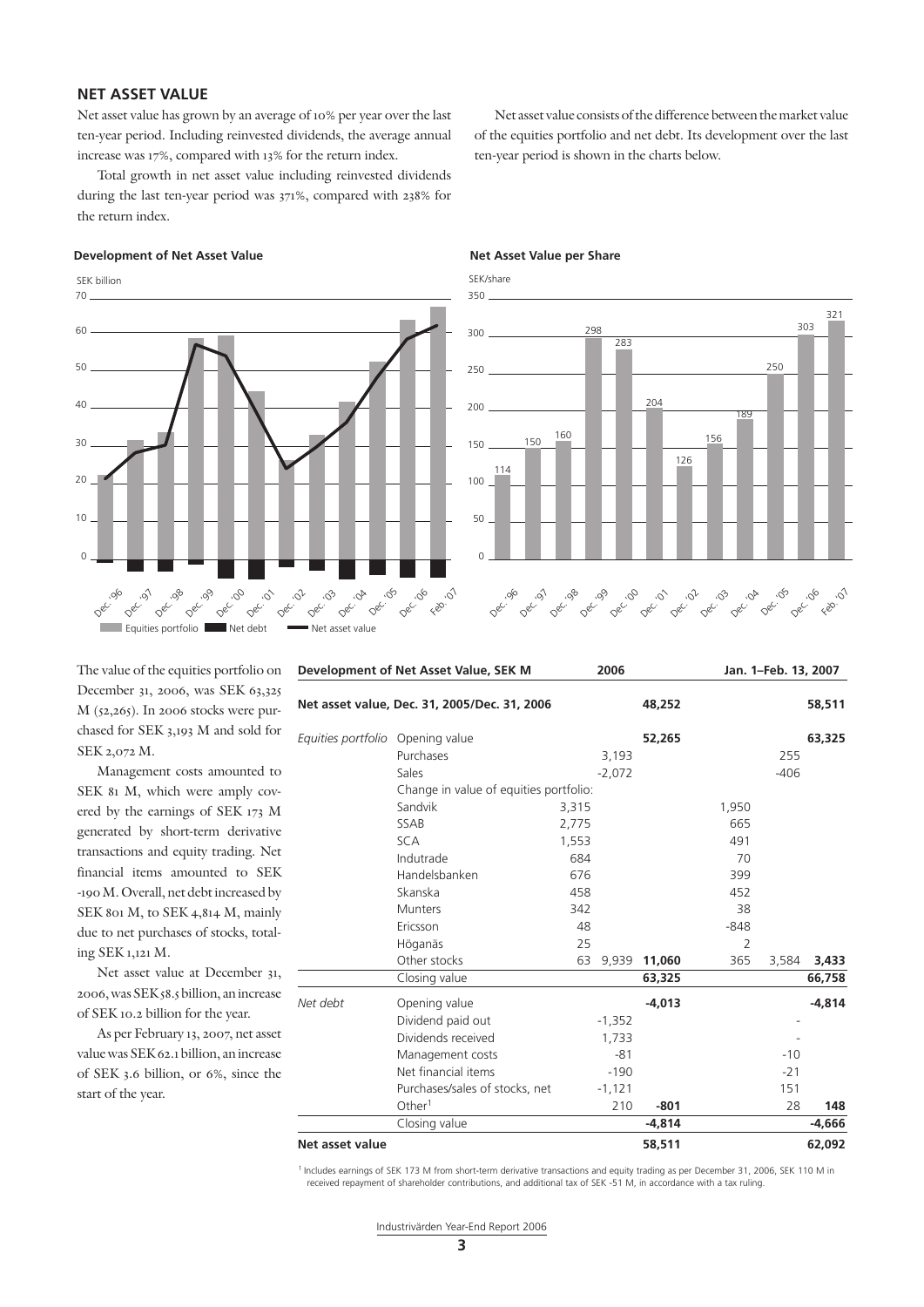#### **Equities Portfolio2**

The market value of Industrivärden's equities portfolio on December 31, 2006, was SEK 63,325 M (52,265 at the start of the year), which exceeded cost by SEK 41,370 M (31,592 at the start of the year).

See the detailed portfolio specification as per December 31, 2006, on page 7. The market value on February 13, 2007, was SEK 66,758 M. Taking into account purchases and sales, the change in value was 6% compared with the start of the year.

|                |                      | Total<br>Average |           |             |                        |                      |                  |
|----------------|----------------------|------------------|-----------|-------------|------------------------|----------------------|------------------|
|                | As per Dec. 31, 2006 |                  | return, % |             | annual total return, % | As per Feb. 13, 2007 |                  |
|                |                      | Value breakdown, |           | Five years, | Ten years,             |                      | Value breakdown, |
| Company        | No. of shares        | SEK M            | 2006      | 2002-2006   | 1997-2006              | No. of shares        | SEK M            |
|                |                      |                  |           |             |                        |                      |                  |
| Handelsbanken  | 68,108,900           | 14,099           | 9         | 10          | 16                     | 68,308,900           | 14,550           |
| Sandvik        | 130,000,000          | 12,935           | 38        | 22          | 15                     | 130,000,000          | 14,885           |
| Ericsson       | 377,000,000          | 10,405           | 2         | $-7$        | 5                      | 377,000,000          | 9,557            |
| <b>SCA</b>     | 23,600,000           | 8,557            | 27        | 9           | 15                     | 23,600,000           | 9,048            |
| SSAB           | 41,903,218           | 6,809            | 73        | 43          | 21                     | 41,856,809           | 7,471            |
| Skanska        | 32,315,000           | 4,363            | 17        | 20          | 13                     | 32,315,000           | 4,815            |
| Indutrade      | 14,857,800           | 2,006            | 55        |             | -                      | 14,857,800           | 2,076            |
| <b>Munters</b> | 3,638,000            | 1,153            | 48        | 15          |                        | 3,638,000            | 1,191            |
| Höganäs        | 3,550,000            | 637              | 7         | 4           | 4                      | 3,550,000            | 639              |
| Other          |                      | 2,361            |           |             |                        |                      | 2,526            |
| <b>Total</b>   |                      | 63,325           | 23        |             |                        |                      | 66,758           |
| Return index   |                      |                  | 28        | 13          | 13                     |                      |                  |

Of the shareholdings listed above, Munters and Höganäs have been held for less than five years, while Sandvik has been held for less than ten years. Indutrade became listed on the stock market in October 2005.

*Handelsbanken's* operating profit for the first three quarters of 2006 improved as a result of – among other things – an improvement in net commissions and a higher net result of financial items stated at fair value. Net interest was largely unchanged. Net commissions improved due to higher brokerage revenue and an increase in commission revenue from insurance, fund and custody account business. Costs rose during the period, partly due to the consolidation of SPP. Return on equity improved during the period. Handelsbanken's year-end report will be released on February 20.

*Sandvik's* profit after financial items for the full-year 2006 rose by 26% as a result of higher demand, a positive price trend, improved efficiency and a favorable product mix. Order intake showed continued good growth and was particularly strong for the Mining and Construction business area. All of Sandvik's business areas – Tooling, Mining and Construction, and Materials Technology – all showed higher sales and improved profit margins. In view of Sandvik's strong performance, its board adopted a new set of financial targets. In addition, the board has proposed an extra distribution of funds to the shareholders, for a total pay-out of SEK 7.5 billion, including a share redemption program.

*Ericsson's* income after financial items improved in 2006 compared with 2005. Invoiced sales rose in all segments, especially in Fixed Networks. Margins remained strong across the board. Half-owned Sony Ericsson posted record earnings. Ericsson continues to grow organically, with own product development and through complementary acquisitions. Integration of the acquired Marconi operations is proceeding well, and Ericsson is well-poised in the ongoing convergence

between fixed line broadband and mobile telecommunications. The company thus has a solid foundation to continue capturing market share and strengthen its leading position. In January 2007 Ericsson acquired the American company Redback Networks, which is active in advanced routing technology. The board has proposed a dividend of SEK 0.50 per share, for a total dividend of SEK 7.9 billion.

*SCA's* profit after financial items for 2006 rose by 18% as a result of an improved market situation, good growth and the effects of costcutting programs. Earnings for the Personal Care Products, Packaging Solutions and Forest Products units improved, despite higher energy and raw material costs. The improvement can be credited to extensive product launches and a positive price trend, among other things. Tissue for bulk consumers developed well, especially in North America, while the European consumer tissue segment continues to be fiercely competitive. Profit for the Tissue operations decreased slightly. The board has proposed a total dividend of SEK 2.8 billion and a 3:1 stock split.

*SSAB* posted a record profit after financial items for 2006. Deliveries of the company's core niche products – quenched steels and extra and ultra high strength sheet – rose 24% and now account for roughly 40% of total deliveries by the steel operations. A three-year action program has been launched to increase profitability, streamline the organization and strengthen the company's niche focus. In addition, a decision was made in 2006 to carry out substantial capacity investments. SSAB's board has proposed a total dividend of SEK 1.2 billion and authorization to repurchase a maximum of 10% of SSAB's shares.

<sup>&</sup>lt;sup>2</sup> Pertains to the Parent Company's equities portfolio. Based on these holdings, short-term derivative transactions are also conducted. In addition Industrivärden also conducts short-term equity trading through the subsidiary Nordinvest, which had shareholdings with a market value of SEK 114 M as per December 31, 2006.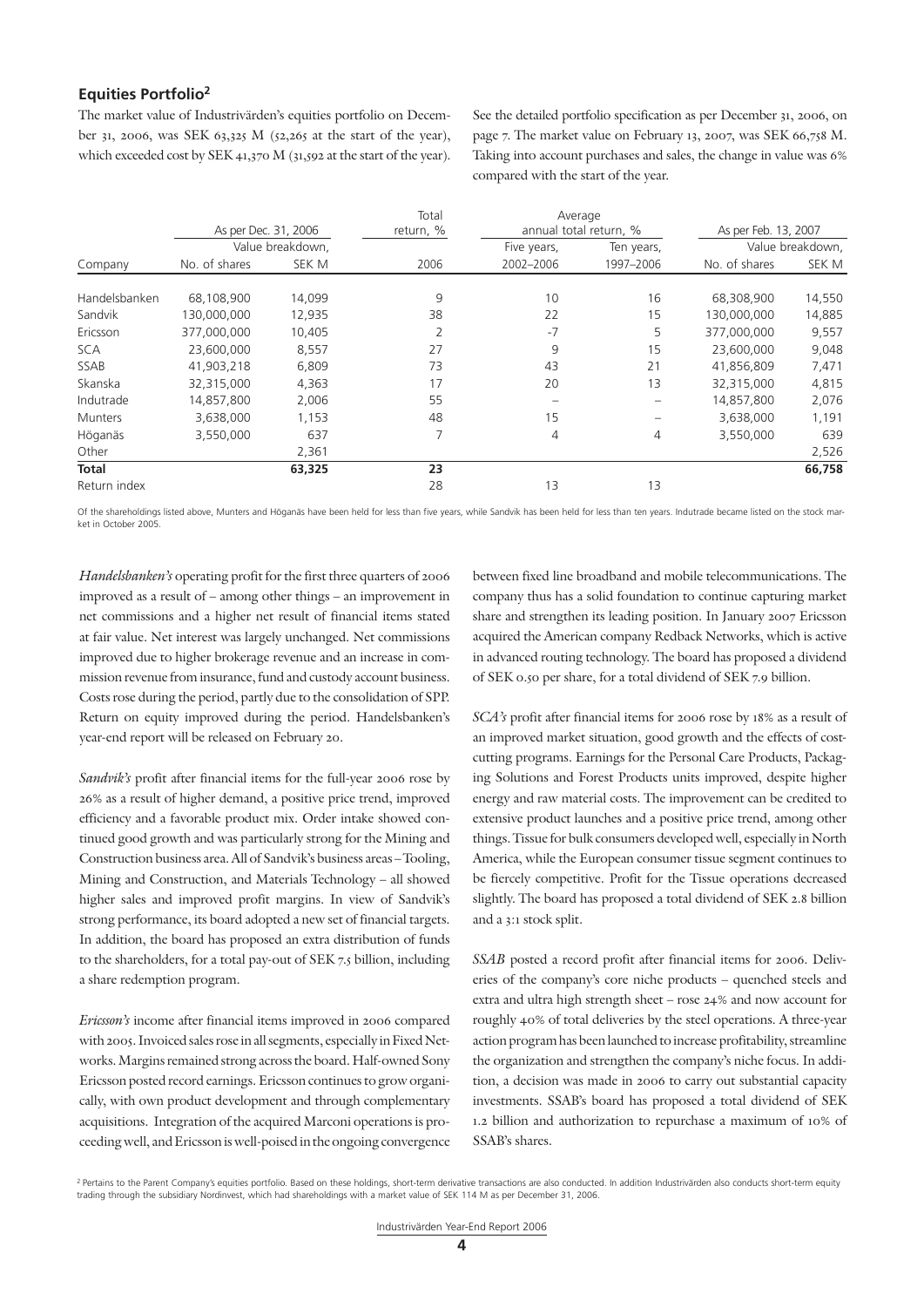*Skanska's* income after financial items was down slightly in 2006 from the preceding year. Operating income improved for the core Construction business and for Residential Development. The value of sold properties in Commercial Development decreased, with lower income as a result. The projects in the Commercial Development and Infrastructure Development activities showed surplus values corresponding to SEK 5.7 billion at year-end 2006. The board has proposed an ordinary dividend plus an extra dividend totaling SEK 3.5 billion.

*Indutrade's* earnings after financial items for 2006 rose by amply 30%. The operating margin improved thanks to, among other things, profitable acquisitions and increased demand. Incoming orders showed continued good growth.

*Munters'* earnings after financial items for the first three quarters of 2006 rose by slightly more than 50% compared with the same period a year earlier. Order bookings were favorable, and all three of the company's divisions improved their operating earnings as well as operating margins. Munters' year-end report will be released on February 19.

*Höganäs's* income after net financial items for the full-year 2006 improved compared with the preceding year. Adjusted for nonrecurring items and currency effects, operating income rose 13%.

#### *Equity Transactions During the Year*

During the fourth quarter of 2006, gross purchases of stocks totaled SEK 219 M and gross sales totaled SEK 913 M. Major purchases consisted of 379,000 Volvo A, and major sales consisted of 20,000,000 Ericsson B and 1,000,000 SCA B.

In 2006, purchases of stocks totaled SEK 3,193 M and sales totaled SEK 2,072 M (gross). Stocks were thus bought for a net amount of SEK 1,121 M. Net purchases and net sales of stocks are shown in the table below.

| Net purchases           | No. shares | SEK M |
|-------------------------|------------|-------|
| Tandberg Television ASA | 5,793,550  | 737   |
| Volvo A                 | 529,000    | 225   |
| Handelsbanken A         | 1.000.000  | 202   |
| Other                   |            | 300   |
| <b>Total</b>            |            | 1.464 |
| Net sales               | No. shares | SEK M |
| Volvo B                 | 448,000    | 190   |
| SSAB A                  | 743.000    | 72    |
| Other                   |            | 81    |
| <b>Total</b>            |            | 343   |

In December 2006, an agreement was reached on the sale of Industrivärden's last remaining operating subsidiary, Isaberg Rapid, with the buyer taking possession in January 2007. The capital gain amounts to approximately SEK 100 M.

After the end of the reporting period, from January 1 through February 13, 2007, stocks were purchased for SEK 255 M and sold for SEK 406 M.

*Short-Term Derivative Transactions and Equity Trading* A profit of SEK 173 M (122) was generated from short-term trading.

#### **Net Debt**

The Parent Company's net debt was SEK 4.8 billion on December 31, 2006, of which SEK 4.5 billion in interest-bearing net debt, corresponding to a net debt-equity ratio of 7.2% (7.0% at the start of the year), as shown in the specification below.

Interest-bearing net debt increased by SEK 0.9 billion compared with the start of the year, mainly due to net purchases of stocks.

Net debt as per February 13, 2007, was SEK 4.7 billion, including SEK 4.3 billion in interest-bearing net debt.

#### **Change in Interest-Bearing Net Debt**

| Net debt-equity ratio, %               | 11.5   | 7.0     | 7.2     | 6.5     |
|----------------------------------------|--------|---------|---------|---------|
| Market value of equities portfolio     | 41.691 | 52,265  | 63,325  | 66.758  |
| Interest-bearing net debt              | 4.798  | 3.672   | 4.532   | 4,328   |
| Less: liabilities to subsidiaries      | $-143$ | $-202$  | $-214$  | $-214$  |
|                                        | 4,941  | 3.874   | 4.746   | 4,542   |
| Current interest-bearing liabilities   | 1,650  | 1,350   | 2,796   | 2,789   |
| Long-term interest-bearing liabilities | 4,102  | 3,870   | 2,776   | 2,777   |
| Current interest-bearing receivables   | 358    | 89      | 88      | 160     |
| Cash and cash equivalents              | 453    | 1,257   | 738     | 864     |
| SEK M                                  | 2004   | 2005    | 2006    | 2007    |
|                                        | Dec 31 | Dec. 31 | Dec. 31 | Feb. 13 |



#### **Net Debt-Equity Ratio**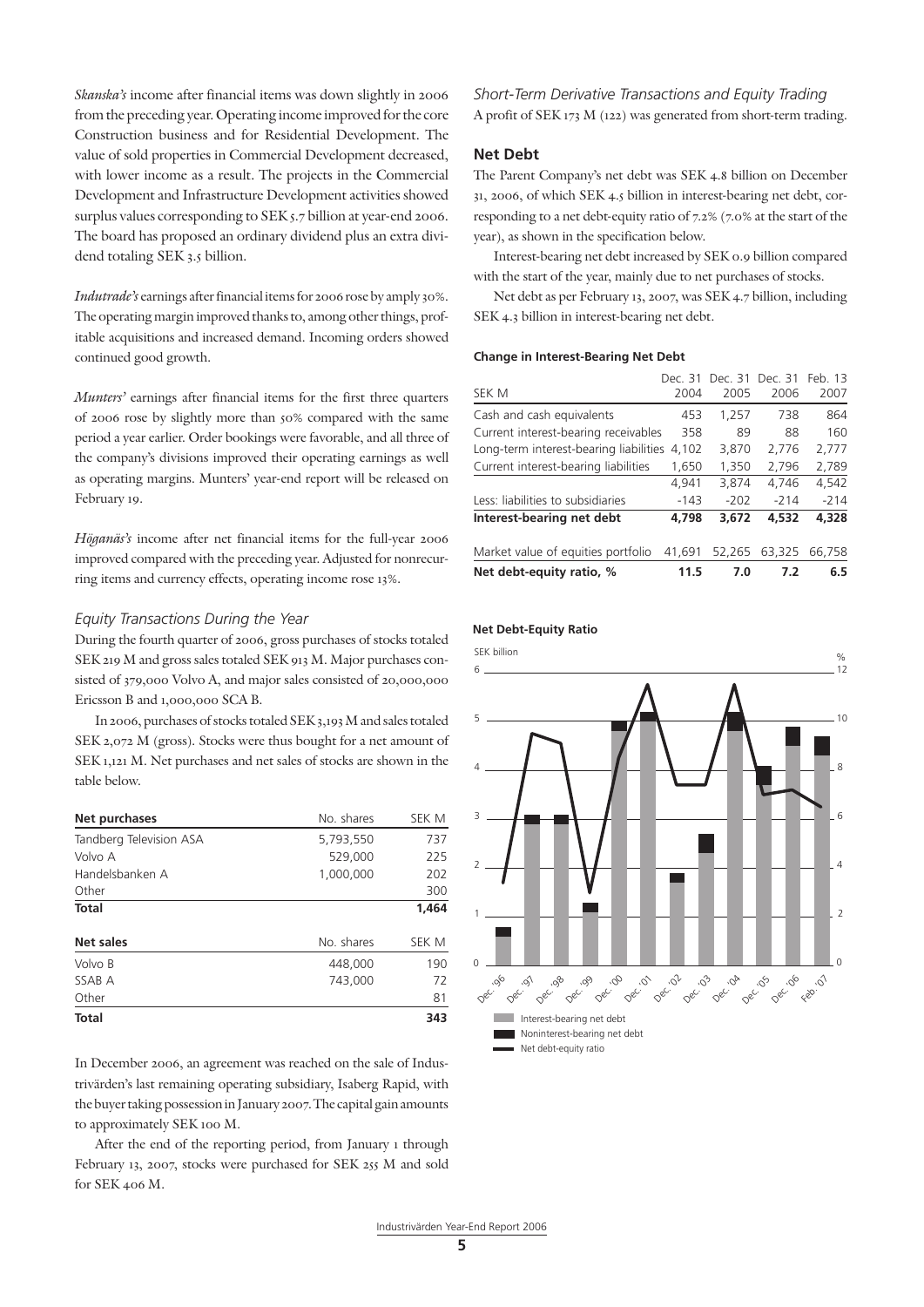### **EARNINGS**

#### **Group**

Consolidated operating earnings amounted to SEK 11,858 M (14,258), including SEK 1,733 M (1,275) in dividend income, SEK 10,037 M (12,937) in change in value of stocks, SEK 173 M (122) from short-term derivative transactions and equity trading, management costs of SEK -81 M (-78), and SEK -4 M (-2) in other income and expenses. After net financial items, totaling SEK -187 M (-216), tax of SEK -73 M (-2) and earnings after tax from discontinued operations, totaling SEK 23 M (162) (pertaining to Isaberg Rapid and, in 2005, also Indutrade), net earnings for the year were SEK 11,621 M (14,202). The tax amount reported above includes an additional tax charge of SEK 51 M (as a result of a ruling by the Administrative Court of Appeal); similarly, net financial items include an additional interest charge of SEK 9 M. See note 3 on page 8.

The Group's interest-bearing net debt amounted to SEK 4.5 billion as per December 31, 2006, an increase of SEK 0.6 billion compared with the start of the year.

#### **OTHER INFORMATION**

#### **Annual General Meeting and Annual Report**

The Annual General Meeting will be held at 2 p.m. on Tuesday, March 27, 2007, at the Grand Hotel, Vinterträdgården room, in Stockholm. The 2006 Annual Report will be published in early March 2007 and will be sent to shareholders upon request. Copies will also be available at Industrivärden's offices at Storgatan 10 in Stockholm.

#### **Dividend**

The Board proposes a dividend of SEK 9.00 per share (7.00), and March 30, 2007, as the record date. This corresponds to a total dividend of SEK 1,738 M.

#### **Stock Split**

To facilitate trading in round lots for shareholders with small holdings, the Board has proposed a 2:1 split. The split is planned to be implemented in April 2007.

#### **Accounting Principles**

As from January 1, 2005, Industrivärden's consolidated financial statements are prepared in accordance with International Financial Reporting Standards (IFRS), as adopted by the EU. The accounting principles used in preparing this report are described in the 2005 Annual Report. This interim report is prepared in accordance with IAS 34, which is in compliance with the requirements set out by Swedish Financial Accounting Standards Council recommendation RR 31 – Interim Financial Reporting for Groups.

The amendments and interpretations of accounting recommendations introduced with effect from January 1, 2006, have not had any effect on the Group's or the Parent Company's financial position and earnings.

Stockholm, February 15, 2007 AB Industrivärden (publ) the board of directors

#### **Auditors' Review Report**

We have reviewed the Interim Report for AB Industrivärden (publ) for the period January 1 – December 31, 2006. Management is responsible for the preparation and presentation of this year-end report in accordance with the Annual Accounts Act and IAS 34. Our responsibility is to express a conclusion on this year-end report based on our review.

We conducted our review in accordance with the Swedish standard for such reviews, SÖG 2410 – Review of Interim Financial Information Performed by the Independent Auditor of the Entity issued by FAR, the institute of the accountancy profession in Sweden. A review consists of making inquiries, primarily of persons responsible for financial and accounting matters, and applying analytical and other review procedures. A review is substantially less in scope than an audit conducted in accordance with Standards on Auditing in Sweden (RS) and other generally accepted auditing practices. The procedures performed in a review do not enable us to obtain a level of assurance that would make us aware of all significant matters that might be identified in an audit. Therefore, the conclusion expressed based on a review does not give the same level of assurance as a conclusion expressed based on an audit.

Based on our review, nothing has come to our attention that causes us to believe that the year-end report is not prepared, in all material respects, in accordance with the Annual Accounts Act and IAS 34.

Stockholm, February 15, 2007 Öhrlings PricewaterhouseCoopers AB Anders Lundin *Authorized Public Accountant*

#### **Nominating Committee's proposal for the Board of Directors**

Industrivärden's 2006 Annual General Meeting assigned the Chairman of the Board with the task of contacting the four largest registered shareholders in terms of votes in VPC's printout of the shareholder register on August 31, 2006, who each appoint one representative who is not a director on the Company's board, to form together with the Chairman of the Board a nominating committee for the time until a new nominating committee has been appointed based on the mandate from the next year's Annual General Meeting.

Accordingly, the following persons have been appointed as members of the Nominating Committee: Tom Hedelius (Chairman of Industrivärden), Christer Elmehagen (AMF Pension), Curt Källströmer (Handelsbanken, Committee Chairman), Ulf Lundahl (L E Lundbergföretagen) and Anders Nyberg (SCA Pension Foundation).

The Nominating Committee has proposed to the Annual General Meeting that the following persons be re-elected to serve on the Company's board: Boel Flodgren, Lars O Grönstedt, Tom Hedelius, Finn Johnsson, Fredrik Lundberg, Sverker Martin-Löf, Lennart Nilsson and Anders Nyrén. In addition, the Committee has recommended that Tom Hedelius be elected as Chairman of the Board at the Annual General Meeting. Shareholders who together represent approximately 70% of the total number of votes in the Company intend to support the Nominating Committee's proposals.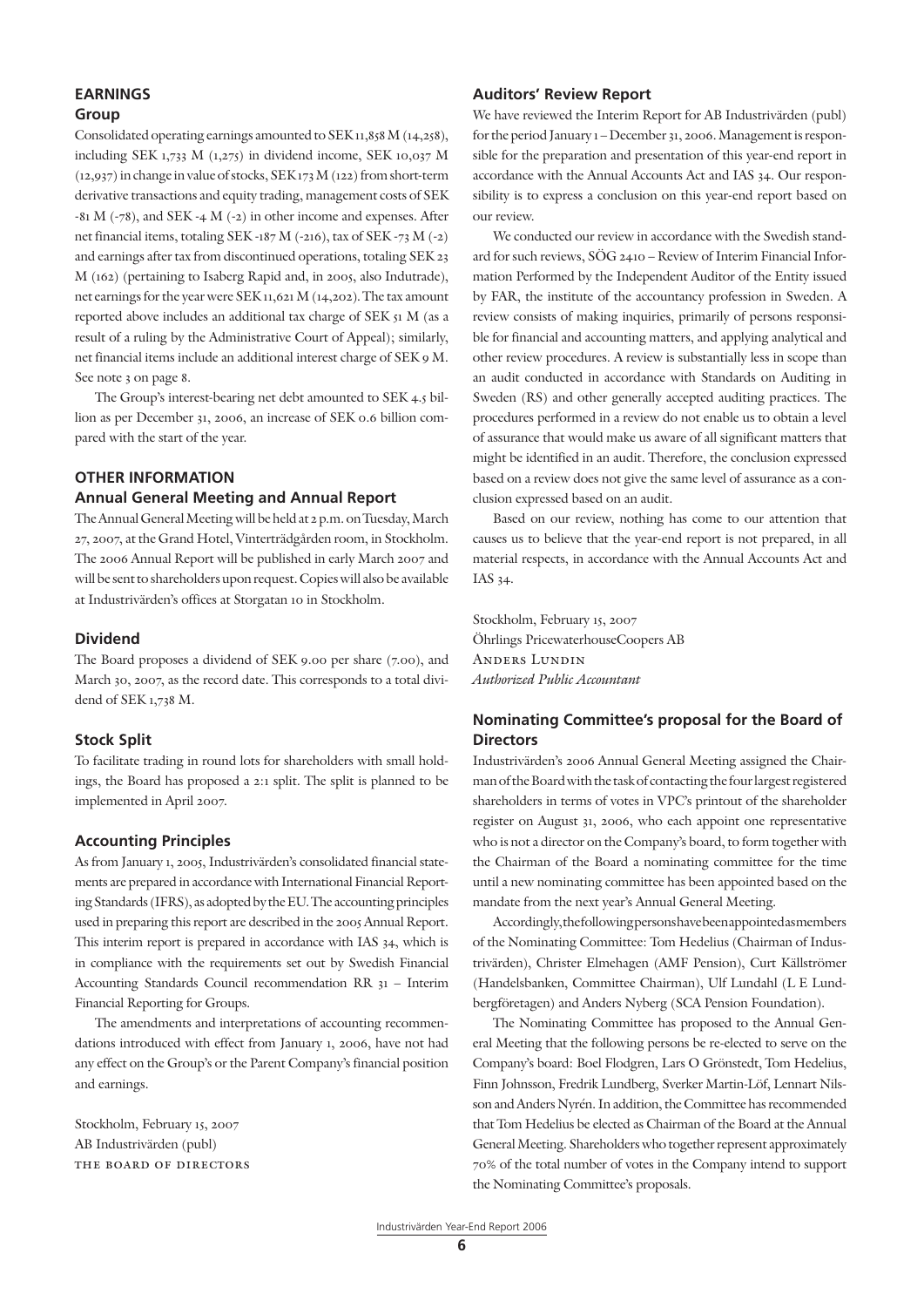#### **Further Information**

Anders Nyrén, President and CEO, tel. +46 8 666 64 00 Carl-Olof By, Executive Vice President and CFO, tel. +46 8 666 64 00 Sverker Sivall, IR, tel. +46 8 666 64 19 Industrivärden's complete contact information can be found on page 1.

#### **Financial Calendar**

The 2006 Annual Report will be published in early March 2007. The Annual General Meeting will be held in Stockholm on March 27.

Interim report January–March 2007: May 3.

Interim report January–June 2007: August 3.

Interim report January–September 2007: October 31.

#### **Parent Company's Equities Portfolio**

|                                   |               |                 |              | Value breakdown |               |                    |                             |                |
|-----------------------------------|---------------|-----------------|--------------|-----------------|---------------|--------------------|-----------------------------|----------------|
| <b>Holdings as per</b>            |               |                 | Market value | Cost            | Surplus value | Share of           | Share of capital            | Share of votes |
| Dec. 31, 2006                     | No. of shares | SEK M SEK/share |              | SEK M           | SEK M         | portfolio value, % | in company, % in company, % |                |
| Handelsbanken A                   | 68,000,000    |                 |              |                 |               |                    |                             |                |
| Handelsbanken B                   | 108,900       | 14,099          | 73           | 4,748           | 9,351         | 22                 | 10.6                        | 10.7           |
| Sandvik                           | 130,000,000   | 12,935          | 67           | 5,379           | 7,556         | 20                 | 11.0                        | 11.0           |
| Ericsson A                        | 372,000,000   | 10,405          | 54           | 3,256           | 7,149         | 16                 | 2.3                         | 13.3           |
| Ericsson B                        | 5,000,000     |                 |              |                 |               |                    |                             |                |
| SCA A                             | 16,000,000    | 8,557           | 44           | 2,546           | 6,011         | 14                 | 10.5                        | 29.4           |
| <b>SCAB</b>                       | 7,600,000     |                 |              |                 |               |                    |                             |                |
| SSAB A                            | 41,833,218    | 6,809           | 35           | 916             | 5,893         | 11                 | 15.4                        | 20.0           |
| SSAB B                            | 70,000        |                 |              |                 |               |                    |                             |                |
| Skanska A                         | 15,010,000    | 4,363           | 23           | 1,642           | 2,721         | 7                  | 8.2                         | 27.3           |
| Skanska B                         | 17,305,000    |                 |              |                 |               |                    |                             |                |
| Indutrade                         | 14,857,800    | 2,006           | 10           | 248             | 1,758         | 3                  | 37.1                        | 37.1           |
| Volvo A                           | 2,429,000     | 1,205           | 6            | 674             | 531           | 2                  | 0.9                         | 1.6            |
| Volvo B                           | 52,000        |                 |              |                 |               |                    |                             |                |
| <b>Munters</b>                    | 3,638,000     | 1,153           | 6            | 680             | 473           | 2                  | 14.6                        | 14.6           |
| Höganäs B                         | 3,550,000     | 637             | 3            | 637             | $\Omega$      |                    | 10.1                        | 8.1            |
| Tandberg Television ASA 5,963,150 |               | 510             | 3            | 705             | $-195$        |                    | 7.4                         | 7.4            |
| Other                             |               | 646             | 4            | 524             | 122           |                    |                             |                |
| Total as per December 31, 2006    |               | 63,325          | 328          | 21,955          | 41,370        | 100                |                             |                |

Market value pertains to Industrvärden's share of the portfolio company's total market value.

Share of capital and votes includes the Parent Company's outstanding OTC options in Handelsbanken, Sandvik, SCA, SSAB, Skanska and Volvo.

The cost of foreign shareholdings has been adjusted for currency hedging. See definition on page 11.

2,000,000 Volvo A were out on loan on December 31, 2006.

Total number of Industrivärden shares outstanding: 193,135,612.

|                                |                          |                 |              | Value breakdown |               |                    |                  |                                   |
|--------------------------------|--------------------------|-----------------|--------------|-----------------|---------------|--------------------|------------------|-----------------------------------|
| Holdings as per                |                          |                 | Market value | Cost            | Surplus value | Share of           | Share of capital | Share of votes                    |
| Dec. 31, 2005                  | No. of shares            | SEK M SEK/share |              | SEK M           | SEK M         | portfolio value, % |                  | in company, $\%$ in company, $\%$ |
|                                |                          |                 |              |                 |               |                    |                  |                                   |
| Handelsbanken A                | 67,000,000               | 13,199          | 68           | 4,524           | 8,675         | 25                 | 10.0             | 10.3                              |
| Ericsson A<br>Ericsson B       | 372,000,000<br>5,000,000 | 10,367          | 54           | 3,262           | 7,105         | 20                 | 2.3              | 13.3                              |
| Sandvik                        | 26,000,000               | 9,620           | 50           | 5,365           | 4,255         | 18                 | 11.3             | 11.3                              |
| SCA A<br>SCA B                 | 16,000,000<br>7,600,000  | 7,009           | 36           | 2,466           | 4,543         | 13                 | 10.2             | 28.9                              |
| SSAB A                         | 14,200,000               | 4,104           | 21           | 915             | 3,189         | 8                  | 15.6             | 20.4                              |
| Skanska A<br>Skanska B         | 15,000,000<br>17,300,000 | 3,908           | 20           | 1,579           | 2,329         | 8                  | 7.7              | 26.9                              |
| Indutrade                      | 14,857,800               | 1,322           | 7            | 248             | 1,074         | 3                  | 37.1             | 37.1                              |
| Volvo A<br>Volvo B             | 1,900,000<br>500,000     | 880             | 5            | 553             | 327           | 2                  | 0.6              | 1.2                               |
| <b>Munters</b>                 | 3,400,000                | 745             | 4            | 614             | 131           |                    | 13.6             | 13.6                              |
| Höganäs B                      | 3,400,000                | 585             | 3            | 609             | $-24$         |                    | 9.7              | 7.7                               |
| Other                          |                          | 526             | 3            | 538             | $-12$         |                    |                  |                                   |
| Total as per December 31, 2005 |                          | 52,265          | 271          | 20,673          | 31,592        | 100                |                  |                                   |

#### *Development from*

| Market value as per Dec. 31, 2006 | 63,325   |
|-----------------------------------|----------|
| Change in value                   | 9.939    |
| Sales                             | $-2.072$ |
| Purchases                         | 3.193    |
| January 1-December 31, 2006:      |          |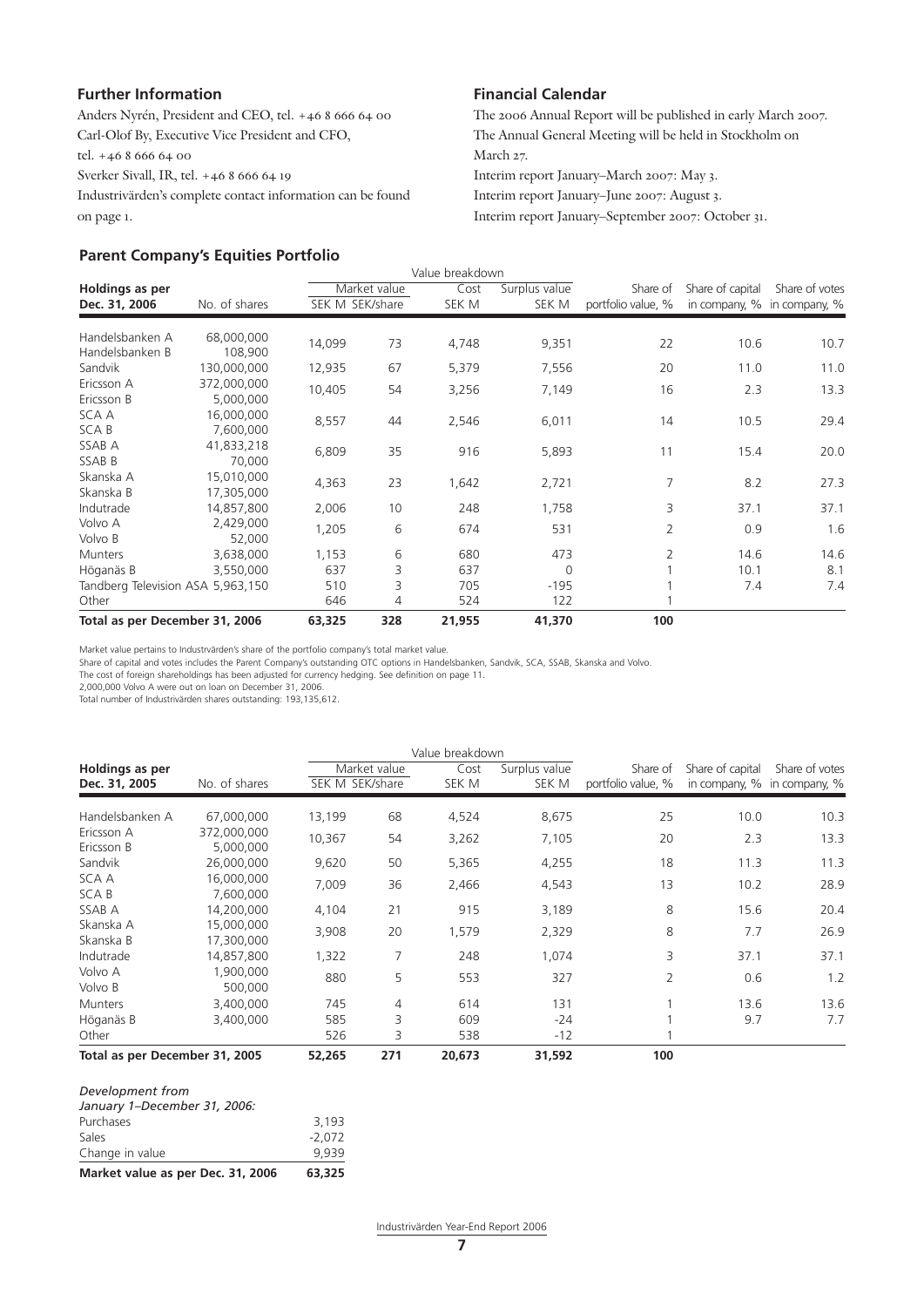#### **Industrivärden Consolidated Income Statement**

| SEK M                                                          | 2006<br>Oct.-Dec. | 2005<br>Oct.-Dec. | 2006<br>Jan.-Dec. | 2005<br>Jan.-Dec. |
|----------------------------------------------------------------|-------------------|-------------------|-------------------|-------------------|
| Dividend income from stocks                                    |                   |                   | 1,733             | 1,275             |
| Change in value of stocks                                      | 6,358             | 4,551             | 10,037            | 12,937            |
| Short-term derivative transactions and equity trading          | 69                | 53                | 173               | 122               |
| Management costs                                               | $-23$             | $-20$             | $-81$             | $-78$             |
| Other income and expenses                                      | -1                | 0                 | -4                | 2                 |
| <b>Operating earnings</b>                                      | 6,403             | 4,584             | 11,858            | 14,258            |
| Interest income                                                | 4                 | 6                 | 17                | 12                |
| Interest expenses                                              | -48               | $-67$             | $-198^3$          | $-220$            |
| Other financial items                                          | -1                | $-2$              | -6                | -8                |
| <b>Earnings after financial items</b>                          | 6,358             | 4,521             | 11,671            | 14,042            |
| Tax                                                            | -9                | $\Omega$          | $-73^{3}$         | $-2$              |
| Earnings for the year for continuing operations                | 6,349             | 4,521             | 11,598            | 14,040            |
| Earnings for the year for discontinued operations <sup>4</sup> | 9                 | 2                 | 23                | 162               |
| Net earnings for the year                                      | 6,358             | 4,523             | 11,621            | 14,202            |
| Depreciation included in operating earnings                    |                   |                   | 4                 | 4                 |
| Earnings per share, SEK <sup>5</sup>                           | 32.92             | 23.42             | 60.17             | 73.54             |

<sup>3</sup> For 2006 includes tax charge of SEK 51 M plus interest of SEK 9 M, in accordance with a ruling by the Administrative Court of Appeal. The tax amount pertains to the tax years 1998–2002 on standard-calculated earnings for shares in subsidiaries. According to the tax laws currently in effect, no standard-calculated level of earnings is assessed for shares in subsidiaries.

4 Earnings from discontinued operations pertain to Isaberg Rapid for 2006 and 2005, and Indutrade until the stock listing in the turn of the months September/October 2005.

|                       | 2006   | 2005     |
|-----------------------|--------|----------|
|                       |        |          |
| Net sales             | 900    | 3.654    |
| Expenses              | $-872$ | $-3.424$ |
| Earnings after        |        |          |
| financial items       | 28     | 230      |
| Tax                   | $-5$   | -68      |
| Earnings for the year | フヨ     | 162      |
|                       |        |          |

5 Net earnings for the year divided by 193,135,612 shares. There is no dilutive effect.

#### **Industrivärden Consolidated Balance Sheet**

| SEK M                                               | Dec. 31<br>2006 | Dec. 31<br>2005 |
|-----------------------------------------------------|-----------------|-----------------|
| Intangible assets                                   |                 | 83              |
| Tangible assets                                     | 87              | 228             |
| Equities                                            | 63,030          | 51,910          |
| Other financial assets                              | 1               | 12              |
| Inventories                                         |                 | 197             |
| Accounts receivable, trade                          |                 | 239             |
| Other current assets                                | 147             | 185             |
| Cash and cash equivalents                           | 738             | 1,307           |
| Assets in discontinued operations <sup>6</sup>      | 708             |                 |
| <b>Total assets</b>                                 | 64,711          | 54,161          |
| Shareholders' equity                                | 58,491          | 48,227          |
| Long-term noninterest-bearing liabilities           | 32              | 43              |
| Long-term interest-bearing liabilities              | 2,778           | 4,037           |
| Current noninterest-bearing liabilities             | 425             | 608             |
| Current interest-bearing liabilities                | 2,505           | 1,246           |
| Liabilities in discontinued operations <sup>6</sup> | 480             |                 |
| Total shareholders' equity and liabilities          | 64,711          | 54,161          |

#### 6 Pertains to Isaberg Rapid.

#### **Change in Consolidated Shareholders' Equity**

| SEK M                               | 2006<br>Jan.-Dec. | 2005<br>Jan.-Dec. |
|-------------------------------------|-------------------|-------------------|
| Opening shareholders' equity        | 48,227            | 35,175            |
| Dividend to shareholders            | $-1,352$          | $-1,159$          |
| Translation differences             | -5                | 9                 |
| Net earnings for the year           | 11,621            | 14,202            |
| Closing shareholders' equity        | 58,491            | 48,227            |
| Shareholders' equity per share, SEK | 303               | 250               |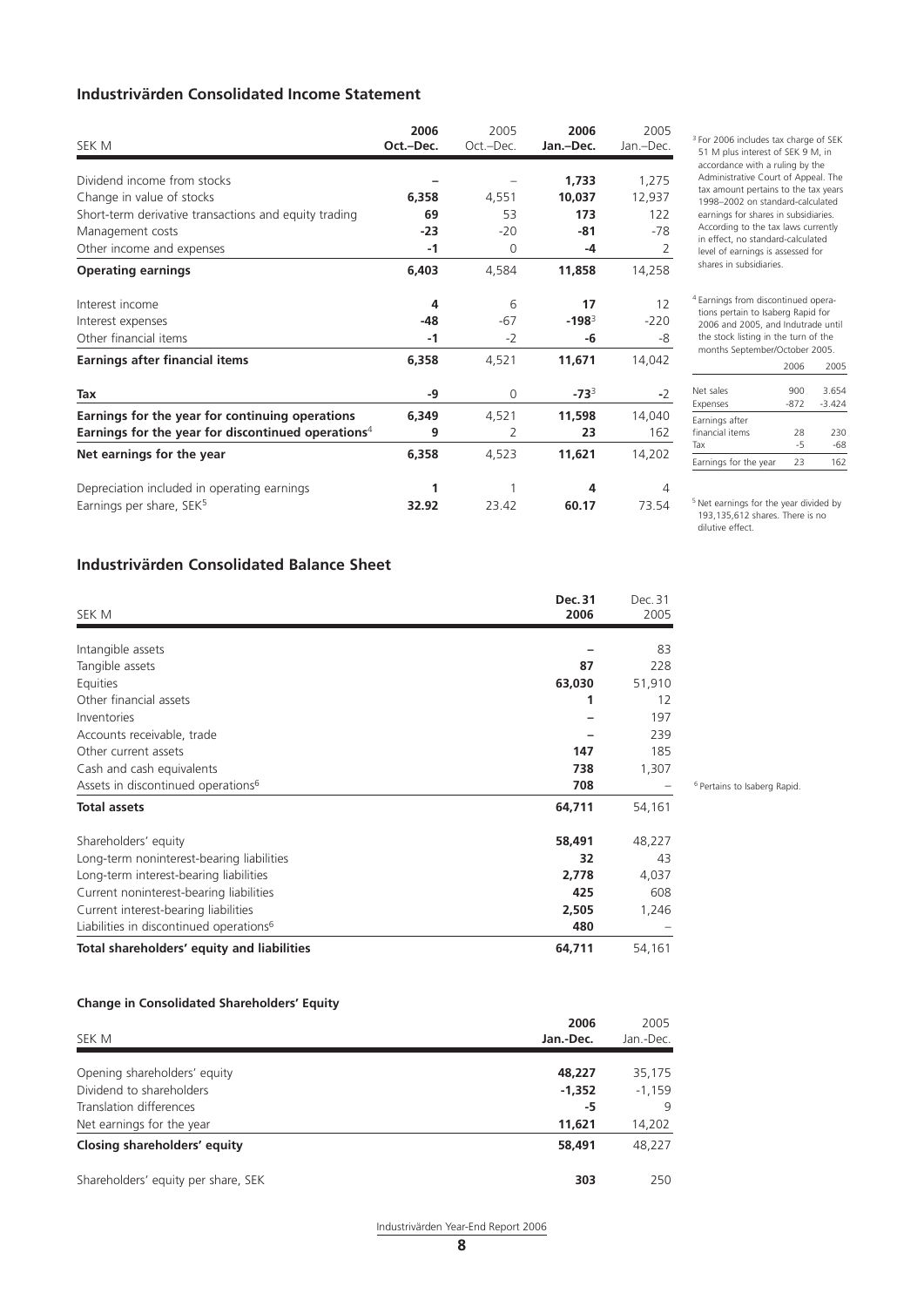|                                                            | 2006      | 2005      |
|------------------------------------------------------------|-----------|-----------|
| SEK M                                                      | Jan.-Dec. | Jan.-Dec. |
| <b>OPERATING ACTIVITIES</b>                                |           |           |
| Dividend income from stocks                                | 1,733     | 1,275     |
| Cash flow from short-term derivative and equity trading    | 238       | 252       |
| Management costs paid                                      | -80       | $-79$     |
| Tax paid                                                   | -56       | $-26$     |
| Other items affecting cash flow                            | 6         | 35        |
| Financial items, net                                       | -184      | -235      |
| <b>CASH FLOW FROM OPERATING ACTIVITIES</b>                 | 1,657     | 1,222     |
| <b>INVESTING ACTIVITIES</b>                                |           |           |
| Purchases of listed stocks <sup>7</sup>                    | -3,193    | $-3,023$  |
| Sales of listed stocks <sup>7</sup>                        | 2,072     | 2,379     |
| Sales of subsidiaries                                      |           | 1,585     |
| Net purchases/sales of other non-current assets            | -2        | -49       |
| <b>CASH FLOW FROM INVESTING ACTIVITIES</b>                 | $-1,123$  | 892       |
| <b>FINANCING ACTIVITIES</b>                                |           |           |
| Loans raised and amortization of debt                      | 299       | -478      |
| Dividend paid out                                          | $-1,352$  | $-1,159$  |
| <b>CASH FLOW FROM FINANCING ACTIVITIES</b>                 | $-1,053$  | $-1,637$  |
| <b>CASH FLOW FROM DISCONTINUED OPERATIONS<sup>8</sup></b>  | 5         | 283       |
| <b>NET CASH FLOW FOR THE YEAR</b>                          | $-514$    | 760       |
| Cash and cash equivalents at start of year                 | 1,307     | 625       |
| Less: cash and cash equivalents in discontinued operations | -54       | -83       |
| Exchange rate difference in cash and cash equivalents      | -1        | 5         |
| CASH AND CASH EQUIVALENTS AT END OF YEAR                   | 738       | 1,307     |
|                                                            |           |           |
| <b>Change in Interest-Bearing Net Debt</b>                 |           |           |
|                                                            | 2006      | 2005      |
| SEK M                                                      | Jan.-Dec. | Jan.-Dec. |

Interest-bearing net debt at start of year **3,970** 5,392<br>
Net cash flow for the year **3,970** 5,392 Net cash flow for the year **514** -760<br>
Change in borrowings **514** -778

Other changes **5** 3<br>Change pertaining to discontinued operations<sup>9</sup> 6 3<br>187 - **245** - 187 Change pertaining to discontinued operations<sup>9</sup> **-245** -187<br>
Interest-bearing net debt at end of vear<br> **4.543** 3.970

**Change in borrowings 299** 

Interest-bearing net debt at end of year

#### **Industrivärden Consolidated Statement of Cash Flows**

7 Pertains to changes in the Parent Company's equities portfolio.

8 Cash flow from discontinued operations pertains to Isaberg Rapid for 2006 and Indutrade until the stock listing in the turn of the months September/October 2005.

|                                                        | 2006 2005 |        |
|--------------------------------------------------------|-----------|--------|
| Cash flow from:                                        |           |        |
| - operating activities                                 | 55        | 147    |
| - investing activities                                 | -32       | $-184$ |
| - financing activities                                 | $-18$     | 19     |
| Net cash flow for the year<br>Of which, dividend, etc. | 5         | $-18$  |
| to Industrivärden                                      |           | 301    |
| Cash flow from                                         |           |        |
| discontinued operations                                |           |        |

### 9 Pertains to Isaberg Rapid in 2006

and Indutrade in 2005.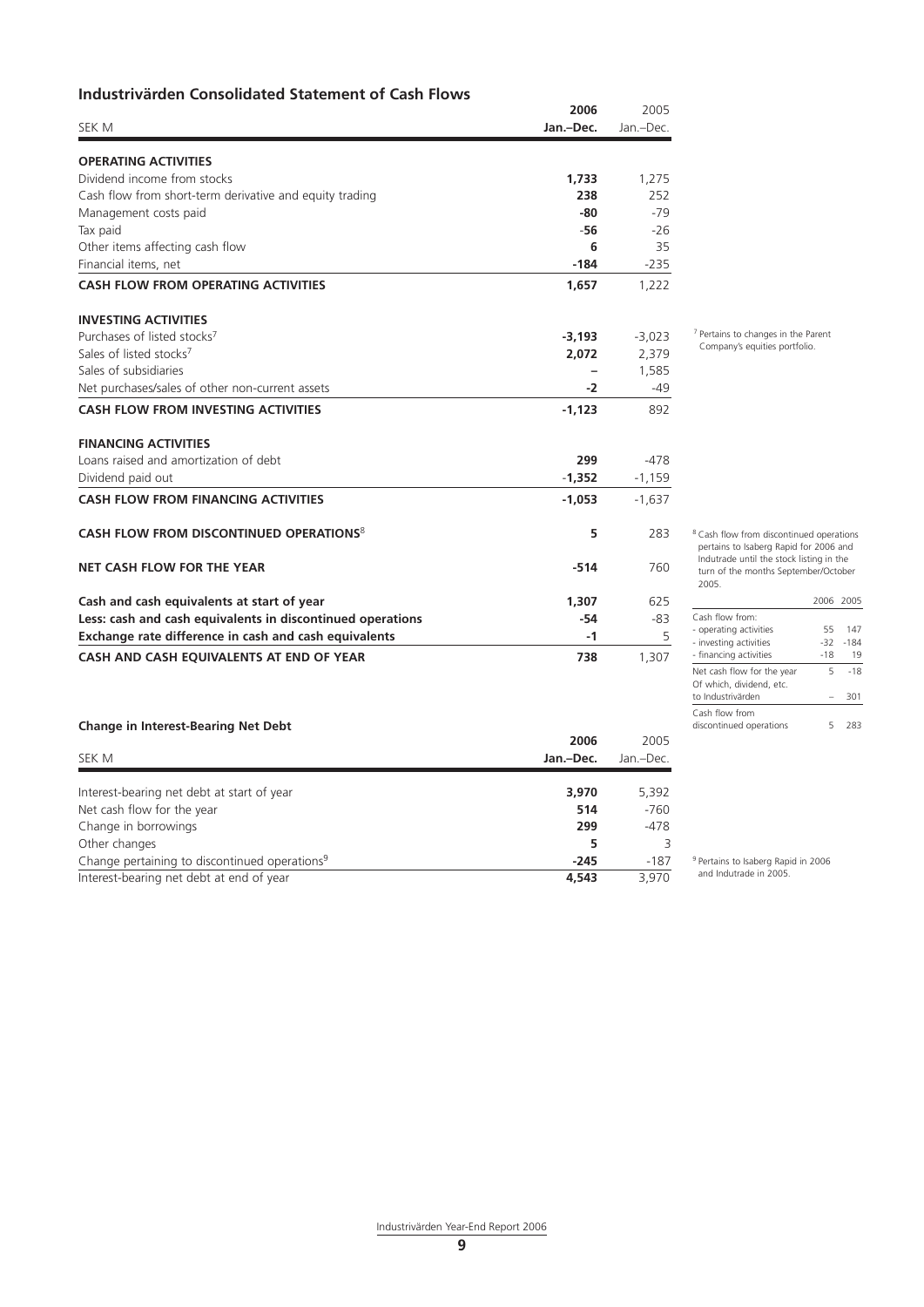#### **Definitions**

#### *Change in value of stocks*

For stocks held at both the start and end of the year, the change in market value consists of the difference in value between these two occasions. For stocks sold during the year, the change in market value consists of the difference between the value at the start of the year and the payment price received. For stocks purchased during the year, the change in market value consists of the difference between the cost of the stocks and their value at the end of the year.

#### *Currency hedging*

For investments in foreign, listed stocks, currency hedges are taken out by raising loans in the foreign currency in an amount corresponding to the invested amount.

#### *Interest-bearing net debt*

Interest-bearing liabilities and pensions less cash and cash equivalents and interest-bearing receivables, and for the Parent Company, also adjusted for liabilities to subsidiaries.

#### *Market value of equities portfolio*

The market value of the equities portfolio is defined as the market value of the listed portfolio (based on the market price on the balance sheet date).

#### *Net asset value*

The market value of the Parent Company's equities portfolio less net debt.

#### *Net asset value including reinvested dividends*

The development of net asset value including reinvested dividends after tax, recalculated taking into account the development of the listed portfolio. This gives a measure of how net asset value would have developed if Industrivärden had not paid any dividends and thereby had taxable earnings, since dividends rendered are tax-deductible.

#### *Net debt*

Net debt is defined as the Parent Company's interest-bearing and noninterest-bearing net debt.

#### *Net debt-equity ratio*

The Parent Company's interest-bearing net debt in relation to the market value of the Parent Company's equities portfolio.

#### *Total return*

Price trend plus reinvested dividends.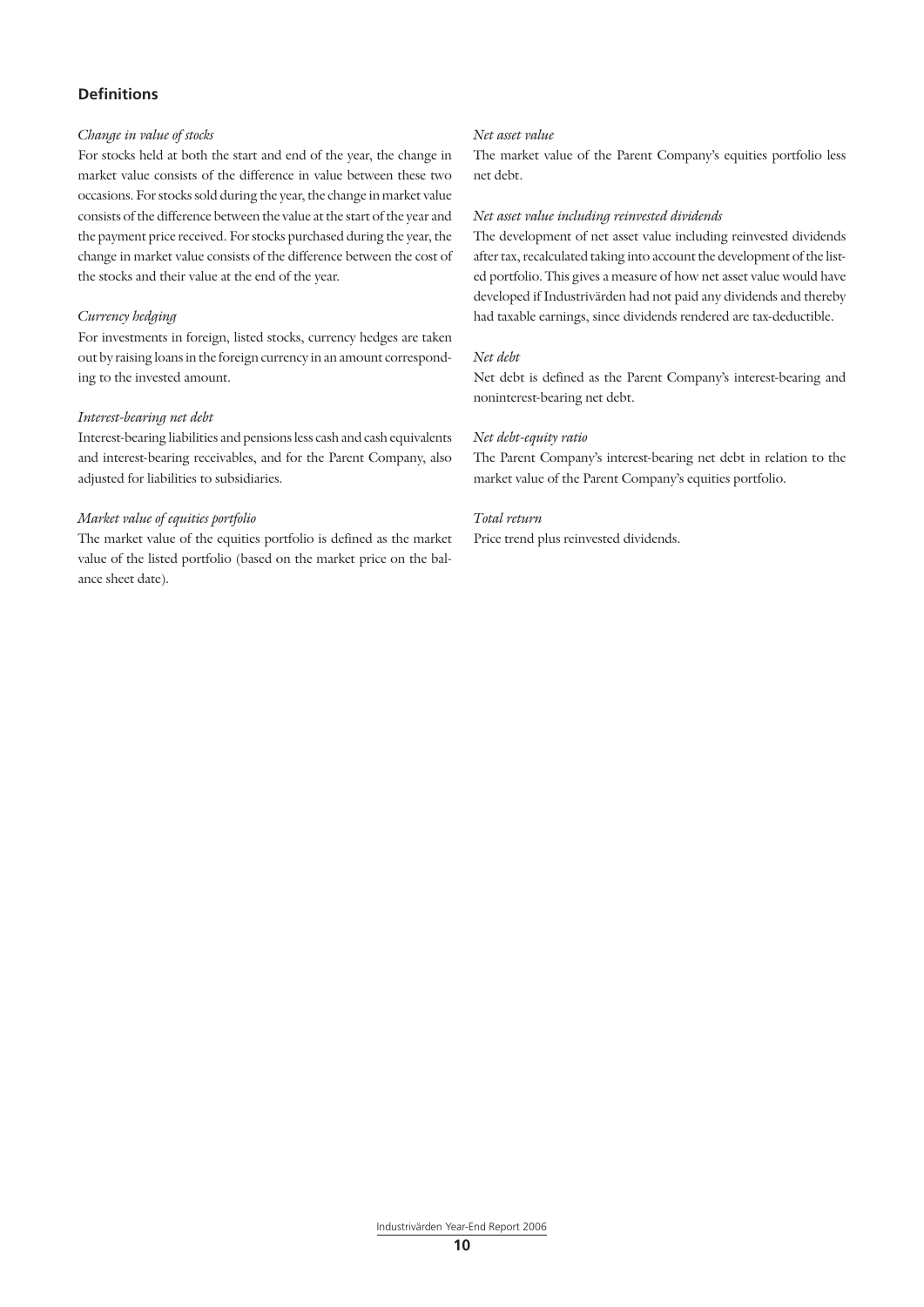#### Industrivärden Year-End Report 2006